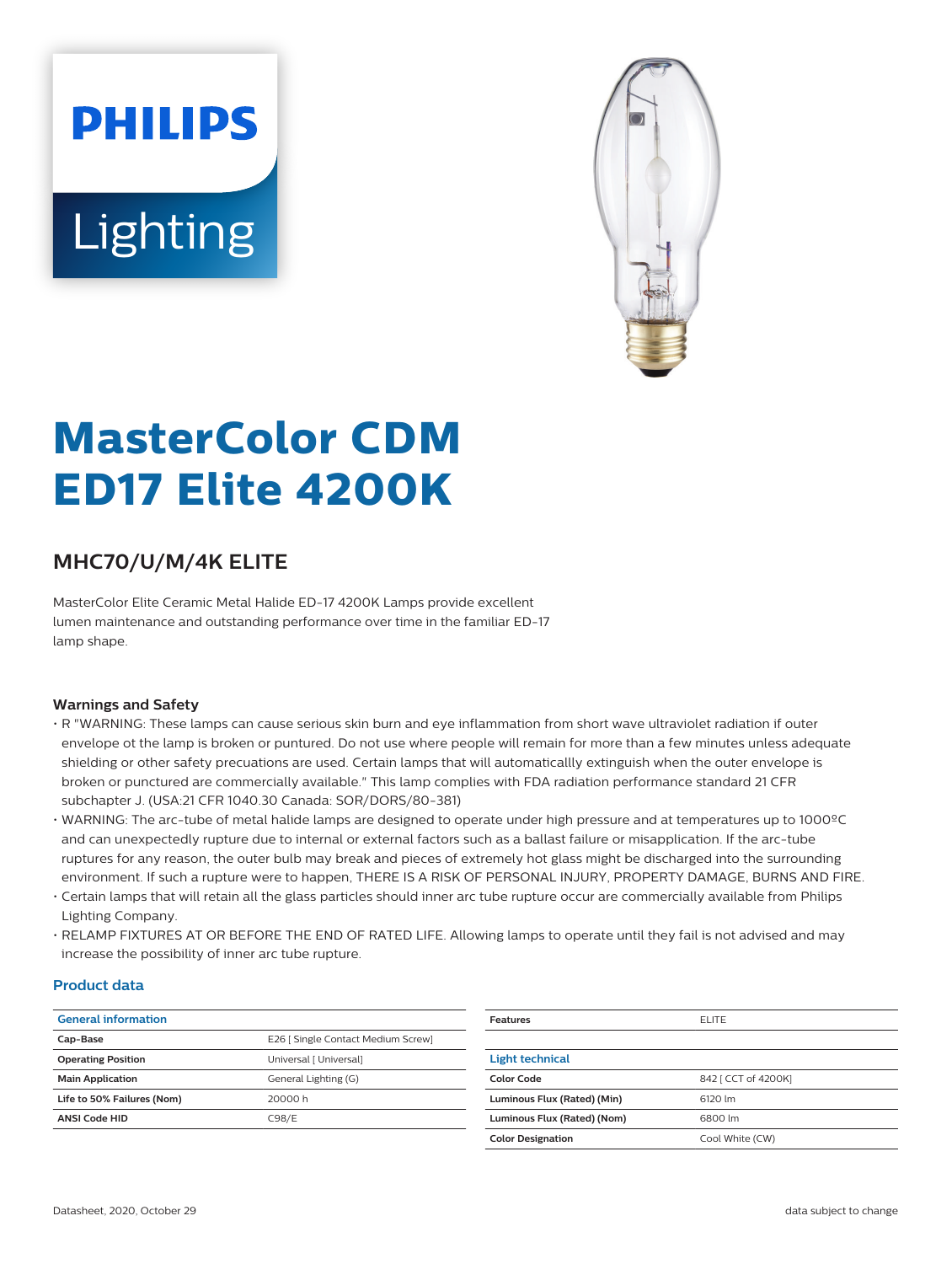# **MasterColor CDM ED17 Elite 4200K**

| <b>Lumen Maintenance - 40% Life</b>       | 80%     |  |
|-------------------------------------------|---------|--|
| Lumen Maintenance - 10% Life              | 90%     |  |
| Design Mean Lumens                        | 5280 lm |  |
| <b>Chromaticity Coordinate X (Max)</b>    | 0.379   |  |
| <b>Chromaticity Coordinate X (Min)</b>    | 0.361   |  |
| <b>Chromaticity Coordinate X (Nom)</b>    | 0.37    |  |
| <b>Chromaticity Coordinate Y (Max)</b>    | 0.366   |  |
| <b>Chromaticity Coordinate Y (Min)</b>    | 0.354   |  |
| <b>Chromaticity Coordinate Y (Nom)</b>    | 0.360   |  |
| <b>Correlated Color Temperature (Nom)</b> | 4200 K  |  |
| Luminous Efficacy (Rated) (Min)           | 90 lm/W |  |
| Luminous Efficacy (rated) (Nom)           | 97 lm/W |  |
| <b>Color Rendering Index (Min)</b>        | 85      |  |
| <b>Color Rendering Index (Nom)</b>        | 88      |  |
|                                           |         |  |

| <b>Bulb Material</b>            | <b>Hard Glass</b>  |  |
|---------------------------------|--------------------|--|
| <b>Bulb Shape</b>               | BD17 [ BD17]       |  |
|                                 |                    |  |
| <b>Approval and application</b> |                    |  |
| Picogram Per Lumen Hour         | 71 pg/lm.h         |  |
| Mercury (Hg) Content (Max)      | $7.1 \, \text{mg}$ |  |
|                                 |                    |  |
| UV                              |                    |  |
| Pet (Niosh) (Nom)               | 95 h/500lx         |  |
| Damage Factor D/fc (Nom)        | 0.3                |  |
|                                 |                    |  |
| Luminaire design requirements   |                    |  |
| <b>Bulb Temperature (Max)</b>   | 400 °C             |  |
| Cap-Base Temperature (Max)      | 190 °C             |  |
|                                 |                    |  |
| <b>Product data</b>             |                    |  |
| Order product name              | MHC70/U/M/4K ELITE |  |
| EAN/UPC - Product               | 046677429904       |  |
| Order code                      | 429902             |  |
| Numerator - Quantity Per Pack   | 1                  |  |
| Numerator - Packs per outer box | 12                 |  |
| Material Nr. (12NC)             | 928601177401       |  |
| Net Weight (Piece)              | 0.001 kg           |  |

Cap-Base Information **Brass** [ Brass Base]

## **Mechanical and housing**

**Operating and electrical**

**Power (Rated) (Nom)** 70.4 W **Lamp Current (Nom)** 0.91 A **Re-Ignition Time (Min) (Max)** 8 min **Ignition Time (Max)** 30 s **Voltage (Max)** 110 V **Voltage (Min)** 90 V **Voltage (Nom)** 95 V

|--|

### **Dimensional drawing**



| Product            |          | $C$ (max) |
|--------------------|----------|-----------|
| MHC70/U/M/4K ELITE | 2.125 in | 5.438 in  |